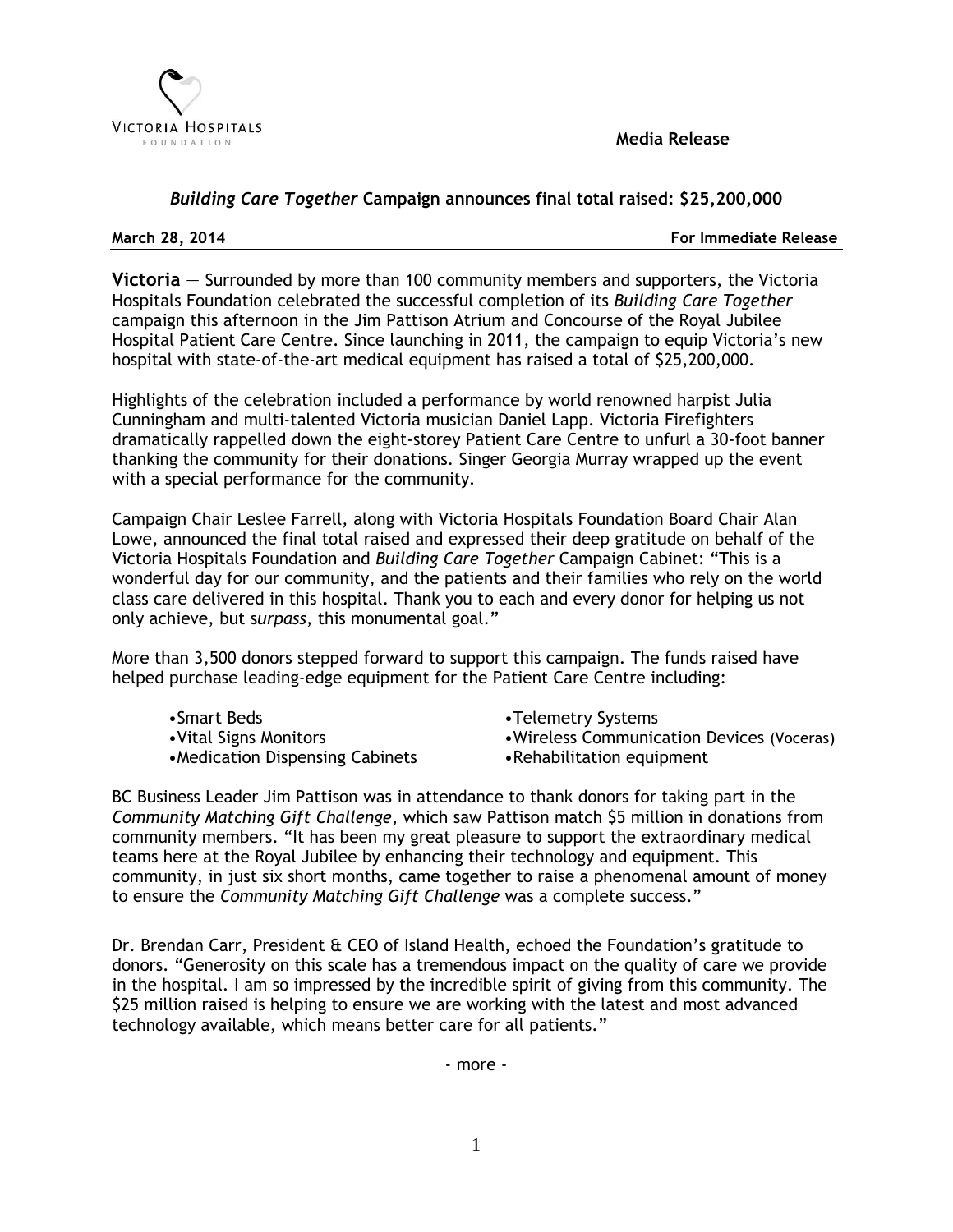Frank Carson, Island Health Board of Directors, highlighted the important role the Foundation and its donors play in healthcare on Vancouver Island. "To raise \$25,200,000 is truly remarkable — these funds will benefit healthcare on Vancouver Island for many years to come, impacting thousands of medical staff and the patients they treat. On behalf of Island Health, I want to thank everyone who has contributed to this incredible campaign."

The Foundation also released a lipdub video that features Island Health employees lip-syncing and dancing to celebrate the completion of the \$25 million campaign — the video can be viewed and shared at bit.ly/RJHLipdub.

**-30-**

## **About the Victoria Hospitals Foundation and the** *Building Care Together* **Campaign:**

Victoria Hospitals Foundation works in partnership with Island Health to enable donations to Vancouver Island's two largest and most comprehensive hospitals: the Royal Jubilee and the Victoria General. Since 1989, the Victoria Hospitals Foundation has raised nearly \$97 million to benefit our hospitals. *Building Care Together* is the third and most ambitious campaign in the Foundation's history. The campaign is raising funds to support the purchase of state-ofthe-art equipment for the new Patient Care Centre at Royal Jubilee Hospital. For more information, please call the Foundation at 250-519-1750 or visit [www.buildingcare.ca.](http://www.buildingcare.ca/)

**The** *Building Care Together* **campaign is chaired by Ms. Leslee Farrell. The following group of community leaders volunteered their time and expertise on the Campaign Cabinet:**

**Ms. Leslee Farrell (Chair)** is an award-winning realtor in the Victoria region with MacDonald Realty.

**Mr. Bruce Courtnall** is an investment advisor for CIBC World Markets and a founder of the Courtnall Celebrity Classic.

**Mr. Walter Creed** is a retired partner of Grant Thornton, Chartered Accountants and a past Treasurer of the Victoria Hospitals Foundation.

**Mr. Eric Donald** is the President and General Manager of The Danzo Group of Companies and also leads TPM Management.

**Mr. Mark Dickinson** is the owner and President of Van Isle Marina Company Ltd.

**Dr. Steve Holland** is a consultant with Island Health and previously served as a member of the Victoria Hospitals Foundation's Board of Directors.

**Phyllis Kane** is retired as President of both the Calgary Prostate Cancer Foundation and Institute, with extensive experience in healthcare governance and management.

**Dan McAllister** is the General Manager of the Q radio station, and past President of the British Columbia Association of Broadcasters.

**John Pollen** is the owner and Dealer Principal of Pacific Mazda of Victoria.

**Tom Siemens** is Vice President, Commercial Financial Services, for the Royal Bank of Canada, Vancouver Island.